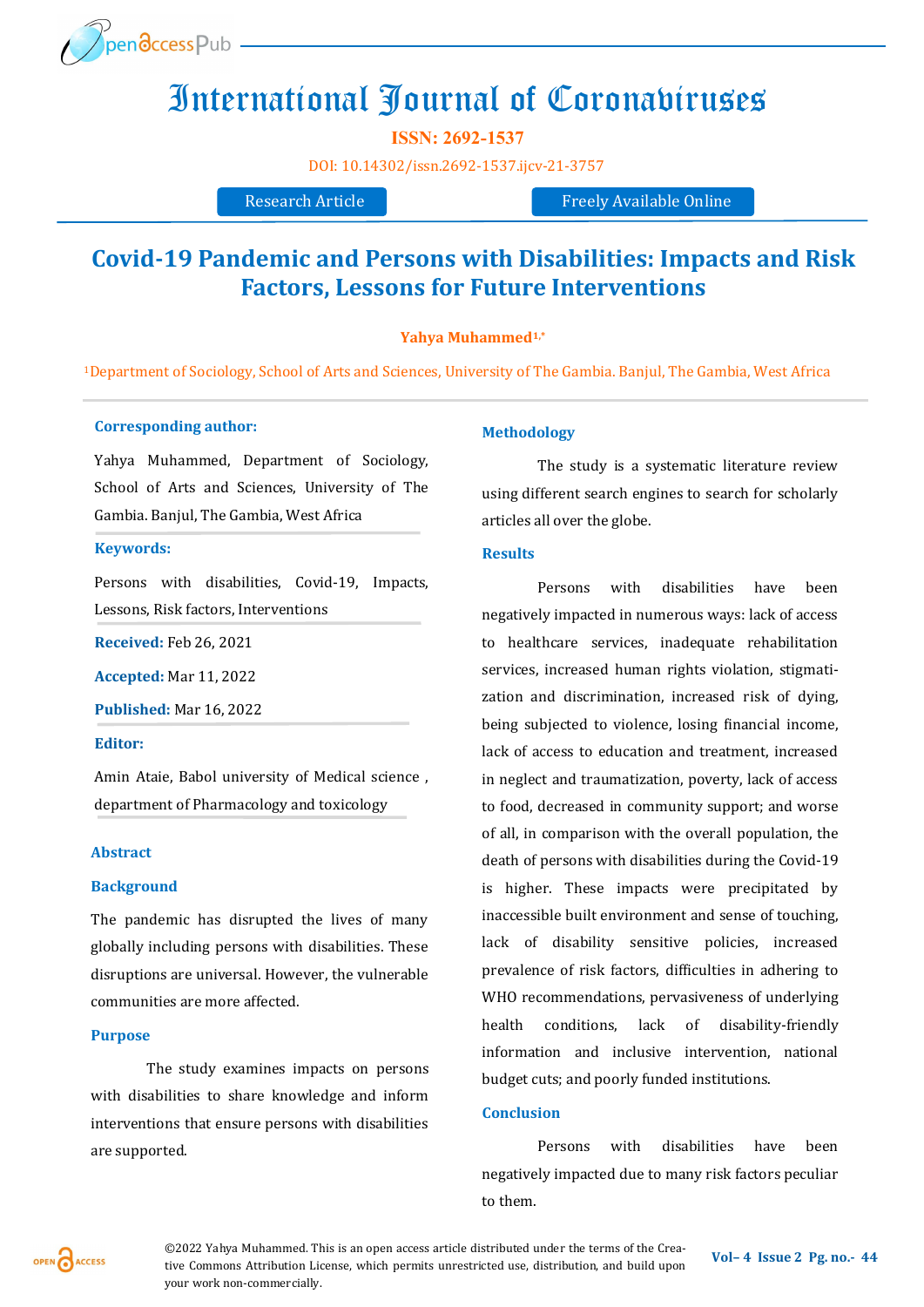

#### **Introduction**

The coronavirus pandemic has disrupted the lives of millions including persons with disabilities [15]. By all indications, these disruptions are universal in characteristics and ramifications, strongly suggesting that it impacts all nations in spite of their status on the world stage [10]. However, in view of the fact that 15% of the world's population are persons with disabilities, it is fundamental to scientifically document how this pandemic is uniquely affecting persons with disabilities in all respects [5].

Persons with disabilities regardless of where they live encounter similar negative impacts due to many factors that are social, economical; and political in nature such as access to appropriate and timely educational services, disability friendly health information, discrimination, inadequate community support, lack of access to financial support and basic needs [2]. These factors and others yet to be unearthed demand global and national level interventions so that the global commitments like equal rights and equal opportunities for all are attained.

#### **Aims and Methodology**

#### **Aims**

The rationale for the literature review is to examine the present scale and degree of the impacts of the Covid-19 on persons with disabilities in order to share knowledge to inform a process that ushers rapid growth from all directions in ensuring that persons with disabilities are supported to access relevant services in this trying moment.

#### **Methodology**

A systematic review of the literatures using information collected from different sources namely Google Search Engine, Web of Science; and Scopus. During the search combinations of words and phrases were used to ensure articles reflect the most recent knowledge and scholarly publications. The systematic searches beget varied and voluminous articles which had to be sieved not only to meet the inclusion and exclusion criteria but to

ensure the fundamental objectives of the study are attained.

Therefore, only peer-reviewed scholarly publications published after 2018 were selected except extracts perceived to be of great value to the study and those published by highly respected international organizations known to have been working in disabilities and pandemics.

#### *Inclusion and Exclusion Procedures*

The following procedures were followed in articles inclusion: it must be peer-reviewed, on disabilities and Covid-19, published from 2019 to 2020, on international or regional perspectives on disabilities and Covid-19; and on disabilities and Covid-19 published by internationals organizations with years of experience.

The exclusion criteria was based on articles being non-peer reviewed, published before 2019, media generated; and not published in the English language.

In spite of the fact that both qualitative and quantitative articles were trawled, only45 articles were qualified which is due to a dearth of data.

#### **Findings and Discussions**

The literature review has unveiled a variety of negative impacts which Covid-19 is having on the lives and living conditions of persons with disabilities and some factors that put persons with disabilities at the risk of contracting the virus. To discuss these impacts, they are codified into negative impacts and risk factors. While the negative impacts include lack of access to healthcare services, inadequate rehabilitation services, increased human rights violation, stigmatization and discrimination, increased risk of dying, victims of violence, losing financial income, lack of access to education and treatment, increased in neglect and traumatization, poverty, lack of access to food; and decreased in community support, the risk factors entail inaccessible built environment and relying on the sense of touching, lack of disability sensitive policies, increased prevalence of risk factors, difficulties in adhering to WHO recommendations, pervasiveness of underlying health conditions, lack of disability-friendly

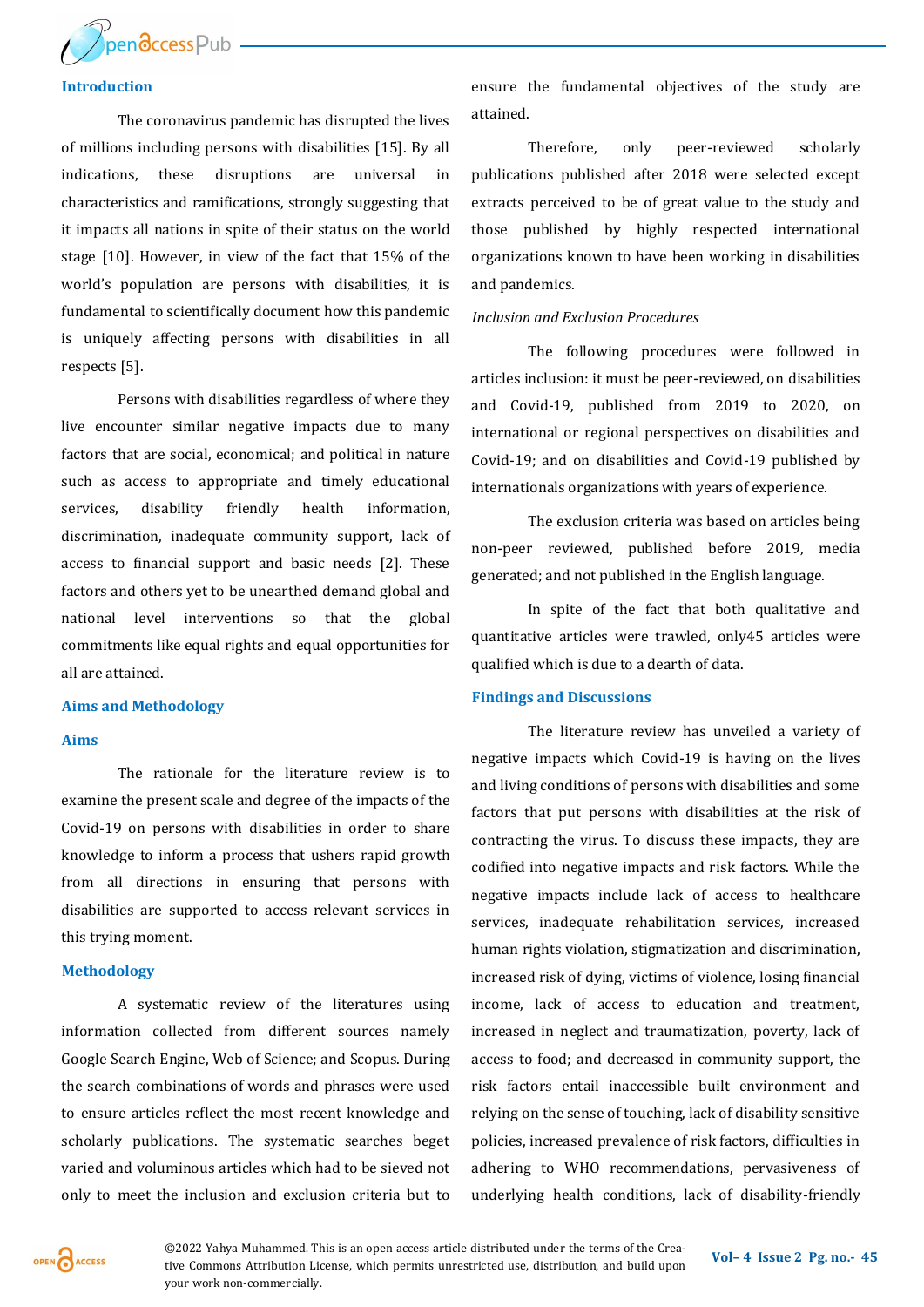information, lack of inclusive intervention, national budget cuts, poorly funded and managed residential institutions, and positive impacts of Covid-19.

## *Lack of Accessing Healthcare Services*

In maintaining a healthy life, accessing quality and affordable health services is fundamental. This is all the more important particularly for persons with disabilities who more often than not need some medical services to cope with associated challenges. However, with the upsurge of the pandemic, accessing healthcare becomes extremely difficult due to: the pandemic has seriously affected the state of living arrangements, access to services, impact of social distancing, careers' wellbeing [20]. The pandemic has led to a reduction of many public services some of which persons with disabilities were depending on for better life, for example, reduction or closure of special transport services, blood test centers, psychological evaluation, and re-allocation of disability related budget [8]. Persons with disabilities depend heavily on special services like accessible facilities, technical aid, accessible transportation, brail, specialized healthcare facilities, regular medical treatments for their daily survival which has been greatly threaten by the pandemic [8]. Covid-19 in addition to overstretching caregivers, it has made access to professional support and healthcare services for example, respite much reduced if not unavailable [40]

Like most vulnerable communities, Covid-19 and the resultant restrictions have significantly affected the movement of persons with disabilities to fend for themselves, look for healthcare services and other assistance to live a decent life [7]. Evidence indicates that persons with disabilities encounter disparities in accessing and utilizing healthcare services because of the pandemic [20].

## *Inadequate Rehabilitation Services*

Acquiring disabilities of any type at any stage of human development can be profoundly challenging especially when the victim has started enjoying the beauty of being able to perform things independently. To restore

both that dignified lifestyle and medical fitness to stand the test of both natural and human challenges, access to medical and social rehabilitation services is sin qua non. However, with pandemic like Covid-19 and its global ramifications, such services are not only disrupted or scanty but in some cases effaced from the national priorities concurring with the pandemic has not only reduced the quality of community based rehabilitation services but has equally constrained initiatives in those areas [9]. Due to Covid-19 in many countries, evidence demonstrates that medical treatment, rehabilitation and support services for PWDs have been disrupted [17]. International organizations have different policies to protect all but organizations charged with dissemination of information and specific endeavors failed to address the unique needs of PWDs like rehabilitation, etc. [36].

#### *Increased Human Rights Violations*

Disadvantaged communities are claimed to have suffered some human rights violations for some years. In the case of persons with disabilities, the violation of their human rights is not only common but for some communities they are some of things they have to put up with, sometimes with little if ever any support to bring such practices to a halt sooner than later by promulgating and enforcing anti-discrimination legislations. In the event of disaster and pandemics, these violations become more intense and explicit as alluded to: in the Philippine, although the rights of PWDs were not well mainstreamed, they have become worse during the pandemic because of government policies and guidelines in the health and educational sectors in view of preventing and addressing the virus [36]. In some instances particularly in the United Kingdom there were decisions made by health personnels based on "clinical frailty scale" (i.e. in advance care-planning for making end-of-life decisions) which were largely targeting PWDs especially those with mental impairment without their involvement or consent which is a plain violation of their right [14].

Similarly, the denial of access to life-saving services, is flagrant violation of most national constitutions leave alone the United Nations Convention

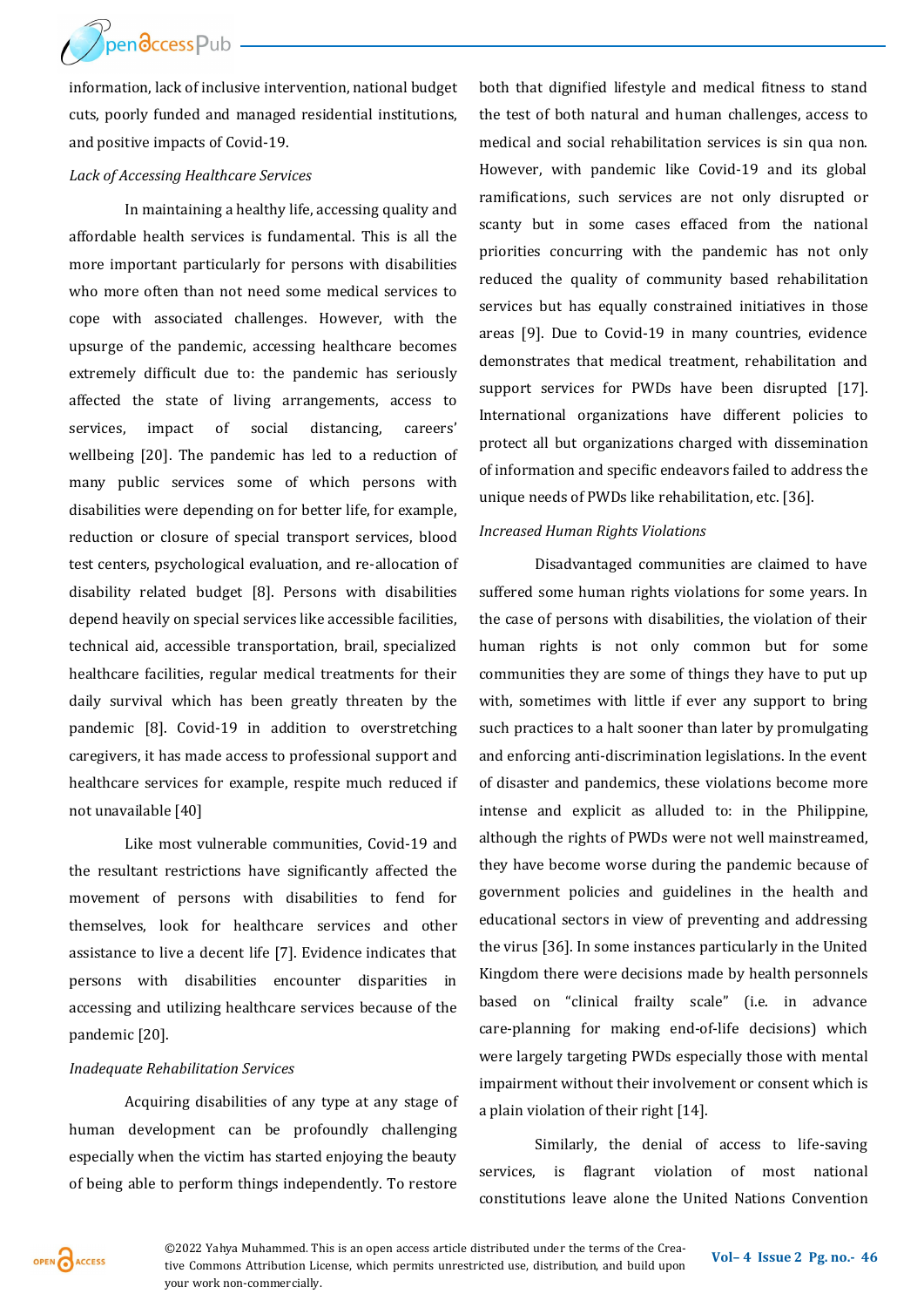Ppendccess Pub

on the Rights of Persons with Disabilities that doesn't only promote equality regardless of what but unambiguously criminalized discrimination against persons with disabilities the right to life, inherent dignity, access to healthcare; and protection of dignity [22].

#### *Stigmatization and Discrimination*

Persons with disabilities like most vulnerable groups have been victims of stigma and discrimination for years. In some communities, the stigma and discrimination is so profound that they are denied the enjoyment of even their basic human rights such as living a dignified life. These are more severe during conflict and pandemics when their needs and aspirations are relegated at the bottom of the priority list if ever they are thought of. This is corroborated with: disability friendly facilities are critically in protecting children with disabilities from the virus as it reduces dependence since there are disability-friendly toilets, staff trained in sign language, wheelchairs, ramps, etc. that further reduces discrimination and stigma [14]. Based on Article 25 read with Article 2 of UNCRPD, persons with disabilities have equal rights to access healthcare services and as such any denial of such is a plain discrimination [22]. Though some countries have taken some measures to protect their citizens from the pandemic, the needs of persons with disabilities were not fully considered and cater for [33]. During the pandemic just like the pre-pandemic, persons with disabilities have been severely discriminated against since they don't have equal access to critical health information, guidelines; and public services meant to save the populace[30].

Similarly, persons with disabilities are often victims of discrimination like racial inequality in the healthcare system and other critical social institutions, causing stress and depression; thus, they have undoubtedly disproportionately suffered during the pandemic [12]. The pandemic with its ongoing challenges has heightened the risk of persons with disabilities since it has made it more difficult for their voice to be heard even during reasonable normal time [36]. Persons with disabilities have most of the time suffered from

discrimination and social isolation which without doubt have been worsened by the panic and its preventive measures and the fact that persons with disabilities are regarded as outcasts who don't deserve emergencies support services including basic needs like food [8].

Similarly, the pandemic has promoted the promulgation of policies and laws that have increased discrimination against persons with disabilities vis-à-vis access to equitable and fair treatments[3]. Persons with disabilities are at risk of contracting the virus because they find it extremely difficult to observe public health recommendation including social distancing, regular handwashing, mostly live in slums, overcrowded places, poorly funded residential cares; and suffer from discriminatory practices, lack of personal space and basic necessities including clean water, sanitizers [33].

#### *Increased Risk of Dying*

The risk of dying and dead is the worst of all exposures to a pandemic. The Covid-19 pandemic has not only put many people at the risk of dying but globally has claimed the lives of many. PWDs, due to many factors: stigma and discrimination, lack of access to prompt healthcare services, proper treatments, information, inability to stick to recommendations, non-inclusive national responses, etc. did not only put them at the risk of demise, but many died of it as substantiated by: persons with disabilities particularly the elderly experienced more deaths than any other group without disabilities [37]. In comparison with the overall population, the death of persons with disabilities during the Covid-19 is higher as such posing greater risk to them [14]. Persons with disabilities and the elderly suffered highest mortality [33]. Covid-19 has lead not only to shortage of community support for persons with disabilities but more isolation, hardship under lockdown, increase deaths in residential care and psychiatric facilities, intensification of inaccessible healthcare services, information, discrimination, more obstacles in getting livelihood and income, participation in remote learning; and getting support for protection against violence[28]. In England and Wales, the risk of persons with disabilities dying from Covid-19 is

OPEN CACCESS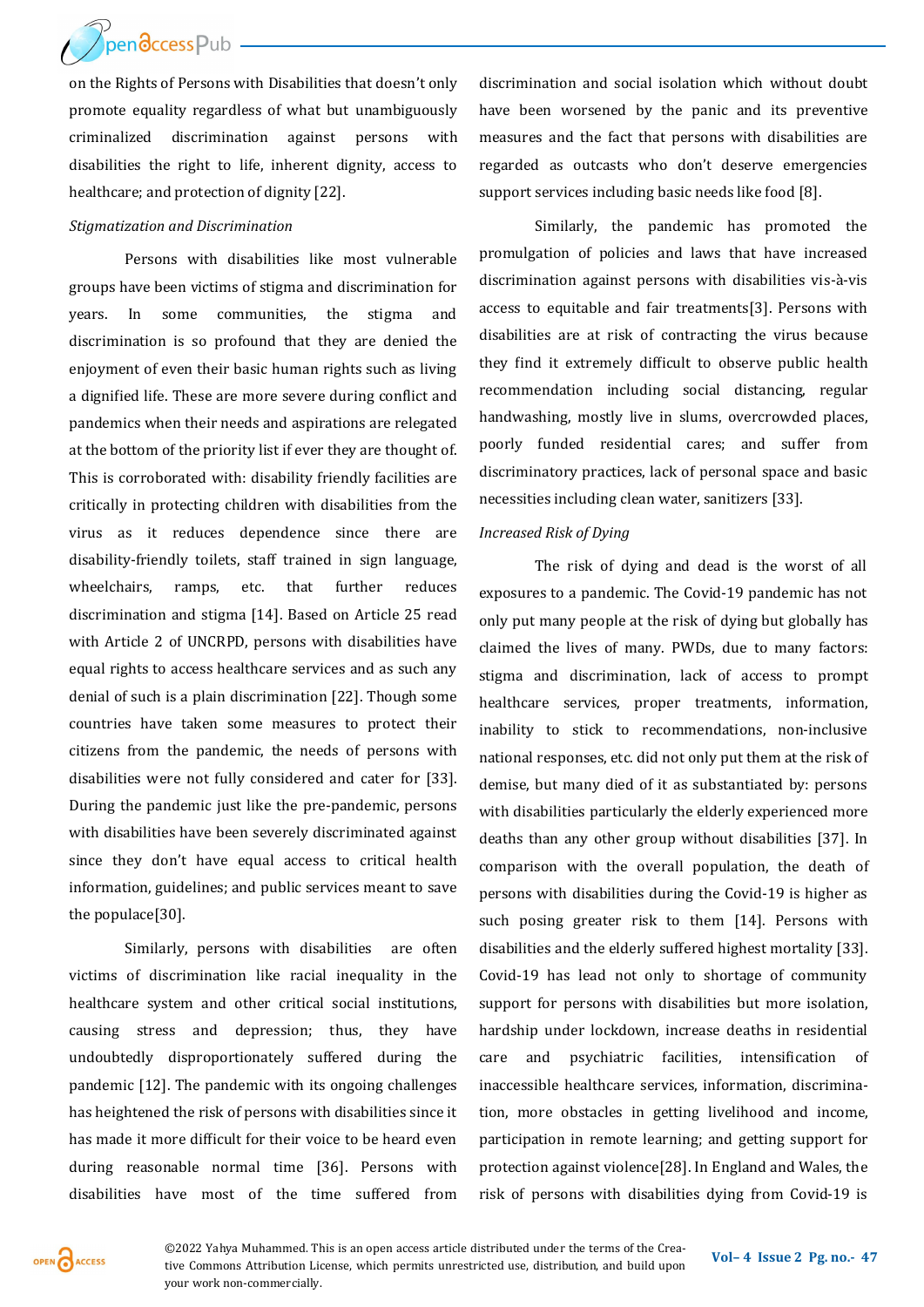Ppendccess Pub

twice greater than people without disabilities [27]. persons with disabilities, in addition to being at the risk of dying, they are equally at risk of being de-prioritized for care [18]

#### *Victims of Violence*

Violence is not uncommon during conflict including the pandemic and mostly the disadvantaged groups pay the highest prince. Stressful and deadly situations can make many people react with violence. persons with disabilities as a vulnerable group have suffered lot violence being physical, social, emotional and/ or sexual either from closed family members or ordinary people as validated by: in stressful and over stretched communities persons with disabilities are highly at the risk of abuse and exploitation hence the support system is in disarray [9]. Because of the pandemic's associated stress caregivers are undergoing, many persons with disabilities have become victims of domestic violence and neglect [8].

Covid-19 has impacted on the right of persons with disabilities to protection from violence as it put them more at the risk of gender, sexual; and domestic violence and worse of all, support services are either not available or are inaccessible due to lack of interpretation for visually impaired and hearing impaired ones, shelters being not prepared to accommodate persons with disabilities [28].

### *Losing Financial Income*

To maintain decent and dignified life, the ability to independently afford things including the basic needs is critical justifying the right for people to secure and maintained jobs. During conflicts and pandemics, many people lose their jobs particularly the non-critical staff the bulk of whom are the unlettered ones. Persons with disabilities because of their lack of higher education, stereotypes; and the social and physical barriers they are hardly critical staff, thus, they easily become victims of job lost during pandemic as corroborated by the virus has resulted in many persons with disabilities losing their income especially those in the formal sector in spite of the fact that they are not critical staff and so too it is with

those in the informal sector including sport, music, service industry, etc. where social distancing and other guidelines are fundamental [31]. Covid-19 has negatively impacted the income and livelihood of persons with disabilities in many ways like losing income because they cannot afford to work from home since they work in the informal sectors, family bread-winners being out of employment; and restrictions increasing expenditures on disability related issues pulling persons with disabilities more quickly and deeply into poverty[28]. Covid-19 has contributed to pulling persons with disabilities deeper into poverty due to loss of income because of disruptions to work especially in the informal sector, increased spending on healthcare and rehabilitation services; and decreased in social protection schemes[6].

#### *Lack of Access to Education and Treatment*

Access to quality and relevant education is critical in the psychosocial and economic development of all vindicating it being one of the best tools in empowering and liberating communities. In the same vein, access to quality and affordable medical treatment is pivotal in ensuring a healthy community. However, with the outbreak of the pandemic some of these critical social services become hard to access by certain groups including persons with disabilities making them more vulnerable and susceptible as upheld by moving to e-learning by educational institutions without sufficient time to prepare, has placed persons with disabilities education at risk due to many factors like lack of access to internet, not having friends to support in understanding pictures, videos, falling asleep due to difficulty in concentrating, etc.,[30]. Persons with disabilities encounter discrimination and difficulties in all aspects of life and living including education, employment; and access to quality healthcare services[22].

Covid-19 has made persons with disabilities accessing education difficult for most classes are now held online which requires strong internet connection which is hardly affordable to majority of PWDs since they are not only poor but live in impoverished communities; and worse of all, online teaching platforms and applications

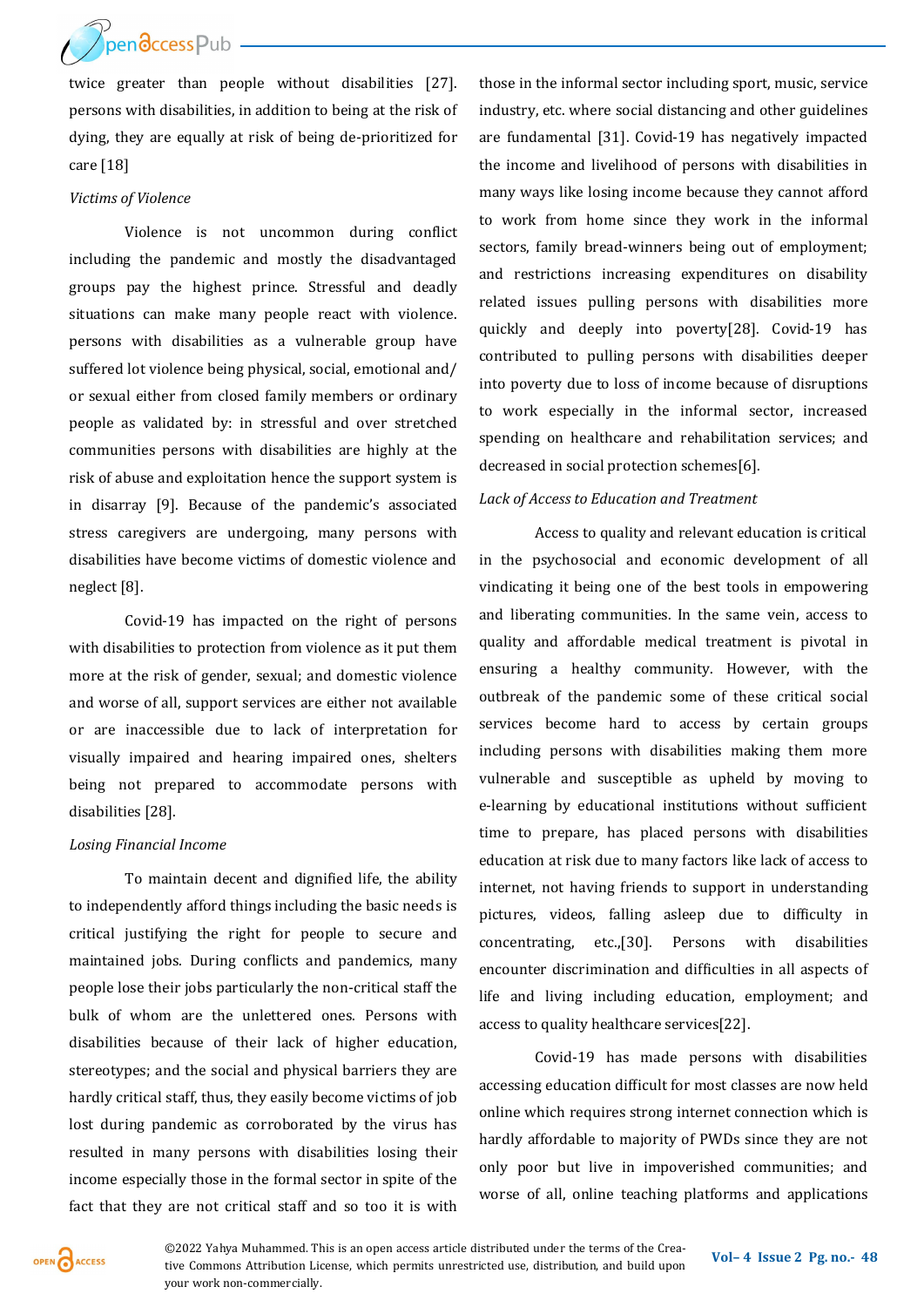

hardly cater for persons with disabilities [1].

Similarly, in most countries, during the pandemic their health and educational institutions are unable to provide for persons with disabilities [36]. Persons with disabilities engage in remote learning encounter many problems like absence of needed equipment, access to internet, accessible materials and required support to follow online classes resulting in being left behind academically[28].

Furthermore, the policies of rationing medical services has undoubtedly fortified the discriminatory practices against persons with disabilities during pandemics which furthermore intensive the anxiety of getting sick and the desire to look for medical treatments [3]. The Covid-19 pandemic has posed a great threat to many aspects of persons with disabilities' life including the rights to equal treatment, independence, because of some triage and policies that have disadvantaged persons with disabilities [14]. Covid-19 has caused the delivery of medical services based on worth, placing persons with disabilities more at risk of not being accorded the needed medical treatment in case of any infection [11].

#### *Increased in Neglect and Traumatization*

Outbreak of diseases, conflict and disaster being natural or human has always being tasking and traumatizing for most people. In circumstances of this nature, caregivers of vulnerable people including persons with disabilities who are nearly overstretched with other commitments find it difficult to continue rendering the needed support thus, resulting in some being neglected either voluntarily or otherwise increasing stressfulness while heightening their risk of infection as verified by persons with disabilities in addition to being exposed to heightened risk of contracting the virus because of living in densely populated residential institutions, their prolong seclusion due to the virus has resulted in increased depression and worsen cognitive, physical and mental problems [12].

With the Covid-19 children with disabilities particularly those in developing nations are at risk of trauma, physical neglect, and malnutrition which in the long term will result in delayed social development, poor self-esteem, academic underachievement, declining literacy, mental health, loneliness, anger; and depression [34].

#### *Poverty and Lack of Access to Food*

To develop and make progress in life, access to balance diet is indispensable. However, with poverty, it is near impossible to have balance diet for growth and necessary defense mechanisms against virus attack. Most poverty stricken communities including that of persons with disabilities they can hardly afford the basic requisites to prevent or treat Covid-19 infection, thus, elevating their risk of infection while making them sink deeper in poverty and lack of access to balance diet as they are rarely engage in any economically viable activities while footing some bills as vindicated by because persons with disabilities, are economically disadvantage due to many factors including high medical bills, being unemployed or underemployed, Covid-19 has made them sink deeper in poverty [12]. Persons with disabilities, due to the effect of structural disadvantages are face with lot of increased barriers in accessing healthcare services, increased rate of poverty, lower literacy levels, lower insurance coverage rates; and lower employment rate in comparison with the general population [33].

Similarly, in view of the fact that persons with disabilities fall within the lower socioeconomic status, homelessness, residing in densely populated settlements, inadequate access to food; and poor sanitation they are at higher risk of contracting the virus [37]. PWDs are at high risk because during pre-pandemic they have lower incomes, savings, weaker social networks, fewer assets, heightened risk of food insecurity compare to their counterparts [6].

#### *Decreased in Community Support Services*

In difficult circumstances community support is critical especially when the central and local government is overwhelmed. During most pandemics, most resources are overstretched while some activities are halted including the income generating one. In situations of this



**Vol– <sup>4</sup>Issue 2 Pg. no.-<sup>49</sup>** ©2022 Yahya Muhammed. This is an open access article distributed under the terms of the Creative Commons Attribution License, which permits unrestricted use, distribution, and build upon your work non-commercially.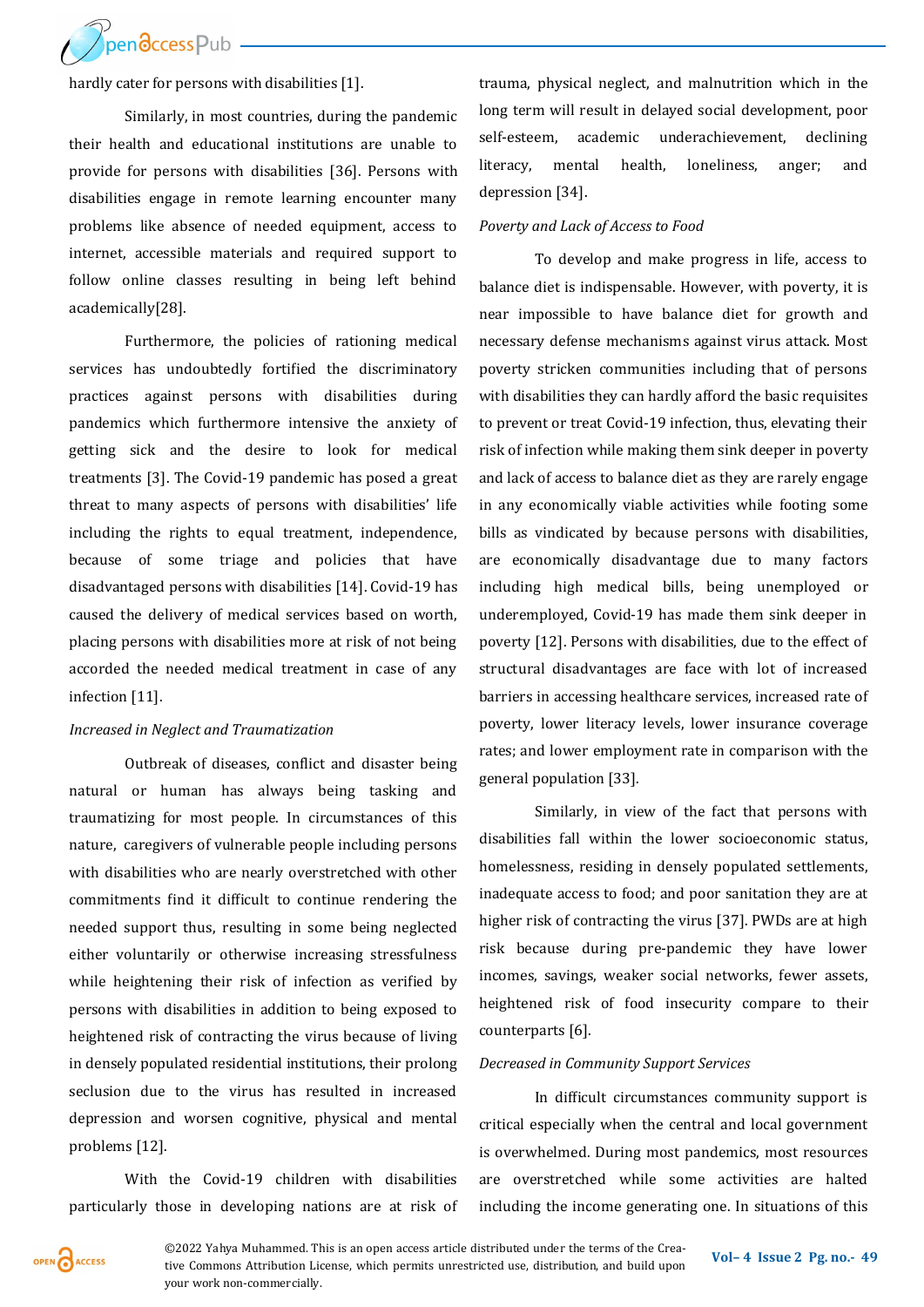

nature, people tend to depend on the neighbors and the larger community for their needs including the basic ones. While governments are expected and obliged to support all during pandemics, certain groups including persons with disabilities are hardly supported putting them more at the risk of infection as validated by in addition to depending on government for their basic needs, persons with disabilities rely on their families and communities that have been seriously restrained by the pandemic [8]. Caregivers of children with disabilities unfortunately receive less social support during the pandemic compare to caregivers of children without disabilities [40]. Inadequate support and attention to persons with disabilities during the Covid-19 only make them more disadvantaged [33]. With the Covid-19 restrictions, persons with disabilities are placed at high risk of losing community support since people including their caregivers' movements are constrained [34].

Similarly, during the pandemic, caregivers of children with disabilities have experienced high reduction in social support both from the family and government resulting in mental health deterioration [40]. Pressure from the pandemic has led in persons with disabilities losing support from their caregivers as quoted in [40].

The pandemic has resulted in persons with disabilities' caregivers' feeling more forgotten and ignored even at breaking point and on the brink of collapse as captured in [40]. The Covid-19 has significantly affected the quality of care persons with disabilities have been enjoying from the caregivers because of the burnout and stress of the pandemic as cited in [40].

#### *Inaccessible Built Environment and Sense of Touching*

To be successful, one must be able to move freely from one point to another without solely relying on others. However, due to the nature of the built environment, persons with disabilities and the elderly find it extremely difficult if not impossible to move around even in their very own localities without relying on others. In the case of the mobility impaired ones, they are push around while for the visually impaired they are held

around or depend on their sense of touching. However, whichever mode, it seriously exposes persons with disabilities to contracting Covid-19 as substantiated: due to inaccessible built environment including the streets, the movement of many persons with disabilities are severely curtailed and as such they depend on friends and caregivers to meet their daily needs which undoubtedly will involve being pushed in a wheelchair or holding the shoulder of a person in case of the visually impaired increasing the chances of infection[30]. Persons with disabilities being seriously constrained by the health literacy gaps in relation to new routines, restrictions to activities and changes in assistive environment, they are at heightened risk of infection [37]. Most blind, deaf-blind, leprosy victims,, and mobility impaired ones rely on support and cannot avoid touching things while those with spinal cord impairments cannot survive in isolation as they depend on caregivers for their daily needs[35].

#### *Lack of Disability Sensitive National Policies*

To ensure peace, equitable management; and distribution of resources, well thought national policies are indispensable. However, in certain times, especially when resources are deficient and society is threaten by phenomena, including pandemics, the needs and the aspirations of certain groups not excluding their lives are sacrificed concurring with: Covid-19 fight resulted in the implementation of policies of whose lives matter and whose life deserve saving over other people [22]. The absence of inclusive policies, laws; and infrastructures, have not only made PWDs being unable to live independently but has catapulted their risk of being infected with Covid-19 because they are unable to observe the basic guidelines including social distancing, regular hand wash, etc.[30]. Covid-19 has among other things forced governments and development partners to change legislations and policies which have considerable impacts on a number of rights of persons with disabilities including right to liberty, equality, independence; and right to make informed decisions even when it comes to treatment administration[14]. At the peak of the

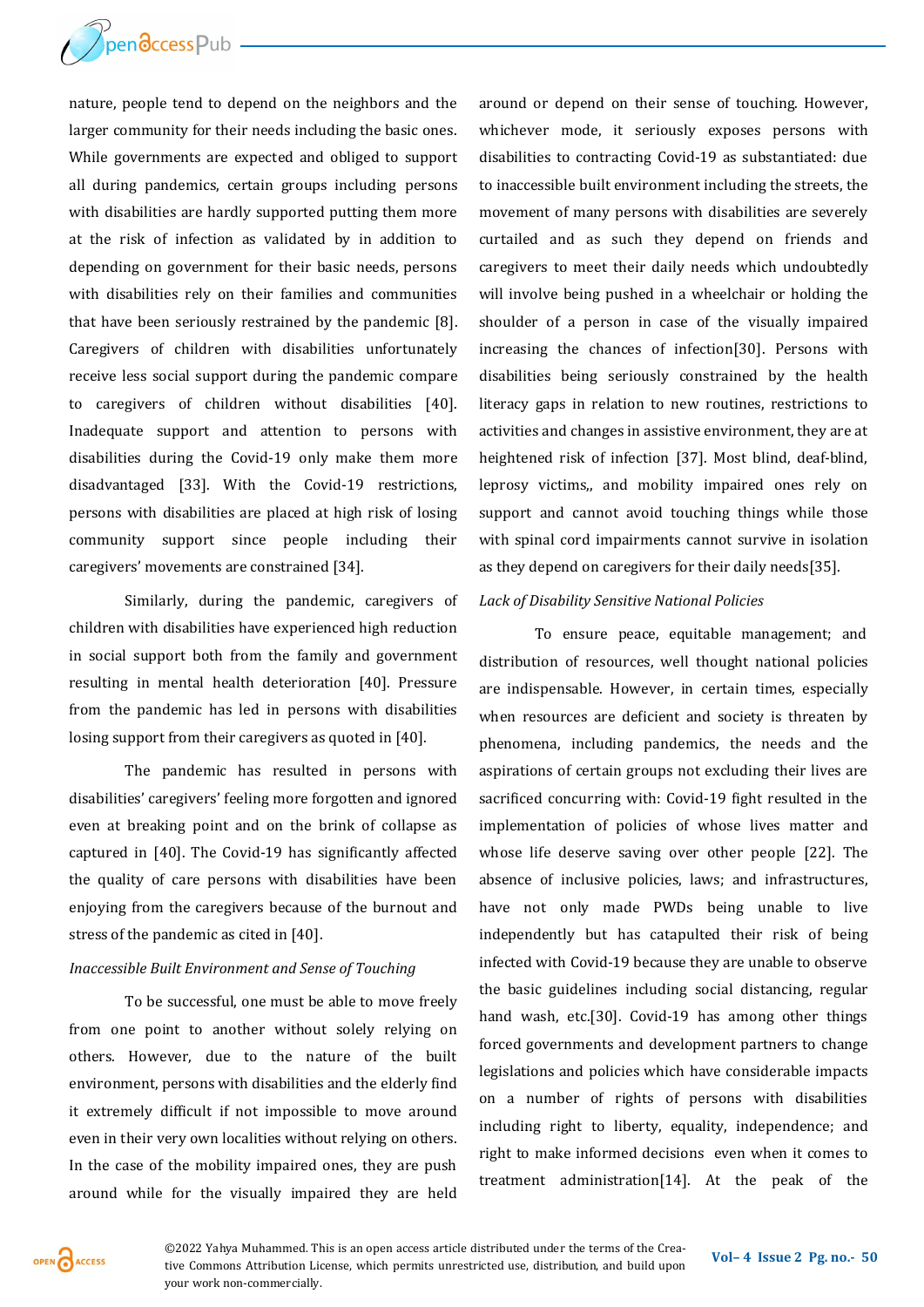pandemic, persons with disabilities were four times more likely to be injured or die than people without disabilities not simply because of their disabilities but rather due to national policies that failed to put into account persons with disabilities inherent vulnerabilities and their unique situations [22].

Similarly, while several nations have made some attempts to provide some financial, healthcare, and educational support, some have implemented policies that were detrimental to the welfare of persons with disabilities [33]. In some South American countries, a plethora of policies have been implemented to protect people from the virus but not a single one of these policies clearly considered the needs of persons with disabilities [33].

## *Increased Prevalence of Risk Factors for Contracting the Virus*

Contracting a virus like Covid-19 is not only one of the most unfortunate things to happen to a person during 2020. To contract a virus can be due to several factors including natural and human ones. Persons with disabilities for various reasons including lack of adequate information, support; and the fact they rely on people for most of their basic needs have resulted in their contracting the virus and worse of all died of it concurring with: because of insufficient and improper installation of disability-friendly equipment in public buildings and streets, persons with disabilities, in Japan are heavily expose to the risk of contracting Covid-19 since they cannot access medical facilities on their own and entirely depend on skeleton professional, caregivers and above all, there has been some scale down in funding in supporting persons with disabilities, making the profession unattractive to many people [21]. Covid-19 poses greater risk to persons with disabilities particularly those at younger age [37]. Communication of valid information is critical in the fight against the virus however, with the imposed restrictions, some persons with disabilities are disadvantaged for example, the deaf who depend on lip reading cannot understand people with the mask on and sometimes these pandemics come with new

vocabularies [34]. Persons with disabilities are seriously susceptible to the virus physically, mentally and socially [9].

In addition, persons with disabilities are disadvantaged in understanding critical information that protect people from the virus and as such depend on their caregivers even at quarantine facilities [9]. For some persons with disabilities, restrictions are not only a serious challenge to their overall wellbeing but increase the tendency of stress, challenging behaviors, risk of breaking placement rules; and the use of psychotropic medication [9]. Reliance on sense of touch, caregivers, and technical aids has meant increase risk for some categories of persons with disabilities [16]. Covid-19 pandemic resulted in many hardship for most communities including persons with disabilities especially children with special needs who are more prone to the virus because of high reliance on caretakers, limited ability to practice precautions, frequent hospital visits, and higher prevalence of co-morbidities like gastroesophageal reflux [9]. Because children with disabilities constantly need caregivers to support them their risk of getting infect is high and this situation also makes it a serious challenge for them to live in isolation or alone on hospitalization if infected[14]. Because persons with disabilities are mostly poverty-ridden and live in poverty-stricken settlements, they are at heightened risk of contracting the virus [4].

Similarly, persons with disabilities are more at risk of contracting Covid-19 due to numerous factors including difficulties in adhering to protection requirements by applying the set measures, which is partly due to lack of access to clean and potable water, sanitation; and hygiene facilities as most of them live in areas where there is no running water [13]. Some PWDs need regular physical contact with people in order to get the needed support either to move around or perform basic functions such as being carried, lifted or fed which is virtually impossible in view of social distancing and self-isolation [25]. Some persons with disabilities are simply at risk because of lack of access to relevant and timely information vis-à-vis transmission and prevention

OPEN CACCESS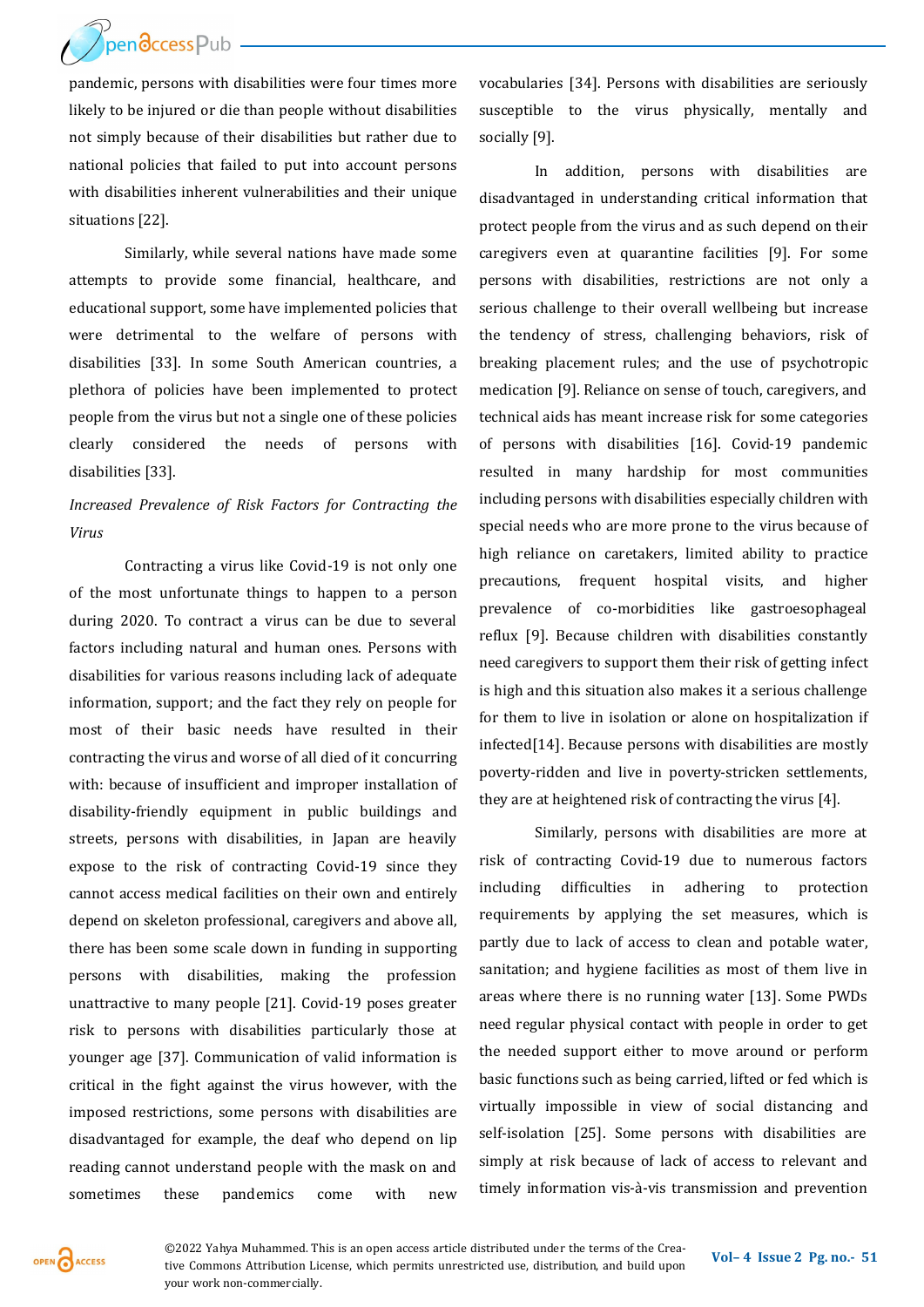Ppendccess Pub

as a result of many factors such as the information being in an inaccessible format, lack of interpreters; and being complex for persons with intellectual disabilities to comprehend, [18] Some persons with disabilities especially the visually impaired and those institutionalized are at heightened risk because they heavily rely on touching things to function for example, feeling walls, buttons on elevators, etc. and for the institutionalized ones sometimes they live in overcrowded or unsanitary residential cares exposing them more to risk of contracting the virus [22].

## *Difficulties in Adhering to World Health Organization's (WHO) Recommendations*

To fight and eliminate life threatening phenomenon, is not the sole responsibilities of national institutions alone but as well international and/or multilateral organization. WHO, the main international organization charged with the responsibilities of supporting nations in the fight against pandemics, in fulfilling its obligations, developed and promoted lot of strategies and recommendations including regular hand washing, social distancing, wearing mask, etc. to halt the spread and deadly consequences of Covid-19. However, due to many factors certain groups and communities including persons with disabilities could not strictly adhere to them thus, heightening their risk of contracting it concurring with: though WHO's recommendations for Covid-19 are brilliant, some categories of persons with disabilities found them extremely difficult to follow because of the nature of their disabilities for example, staying away 1 to 2 metres from others, is difficult for a persons with disabilities who depend on their caregivers for their daily requirements that require movement for instant. Equally the covering of one's mouth with elbow when coughing could be difficult for persons with disabilities with spinal cord injuries or muscular skeletal conditions. In same the vein, physically impaired ones experience similar constraints when it comes to their mobility aid, handrails, crutches, and wheelchairs, etc. So too it is for persons with cognitive disability in terms of avoiding to touch their eyes. Thus, all

these put persons with disabilities more at risk of contracting the virus if other appropriate measures are not instantly taken [24] . Some persons with disabilities because of the nature of their disabilities they cannot observe social distancing making them more vulnerable[28]. With social distancing, persons with disabilities and the elderly who are mostly left alone are more likely to be at increased risk of isolation resulting in more severe depression and anxiety [34]. With restriction in performing of routine activities either by persons with disabilities themselves or their caregivers, it can result in the worsening of certain behaviors [9].

Similarly, in addition to increasing anxiety among certain persons with disabilities, restriction can lead into series of behavioral and psychological interventions being either not adequately rendered or being not rendered at all because of the need to reduce face to face contact with social and health workers [9]. Because of the pandemic, some plans meant to support some persons with disabilities have to be revised resulting in some caregivers heavy reliance on medication to cope with the negative impacts of restrictions measures including lockdown and social distancing [9]. In conjunction with the anxiety associated with catching the virus, social distancing and quarantine measures in place can be mentally stressful for some persons with disabilities [29].

Furthermore, staying alone in doors and social distancing resulted in increased anxiety and behavioral difficulties in children with intellectual disabilities [14]. The constant usage of mask and always washing hands is a challenge for children with intellectual disabilities and above all, it is deviation from what they are much use to[14]. Social distancing and isolation has undoubtedly affect everyone in one way or the other but the impacts on persons with disabilities is far greater because generally, the coping capacity of many persons with disabilities is poor [9].

#### *Pervasiveness of Underlying Health Conditions*

To remain healthy and non-susceptible to diseases, balance diet, physical exercise, conducive living environment, etc. is fundamental but above all, the

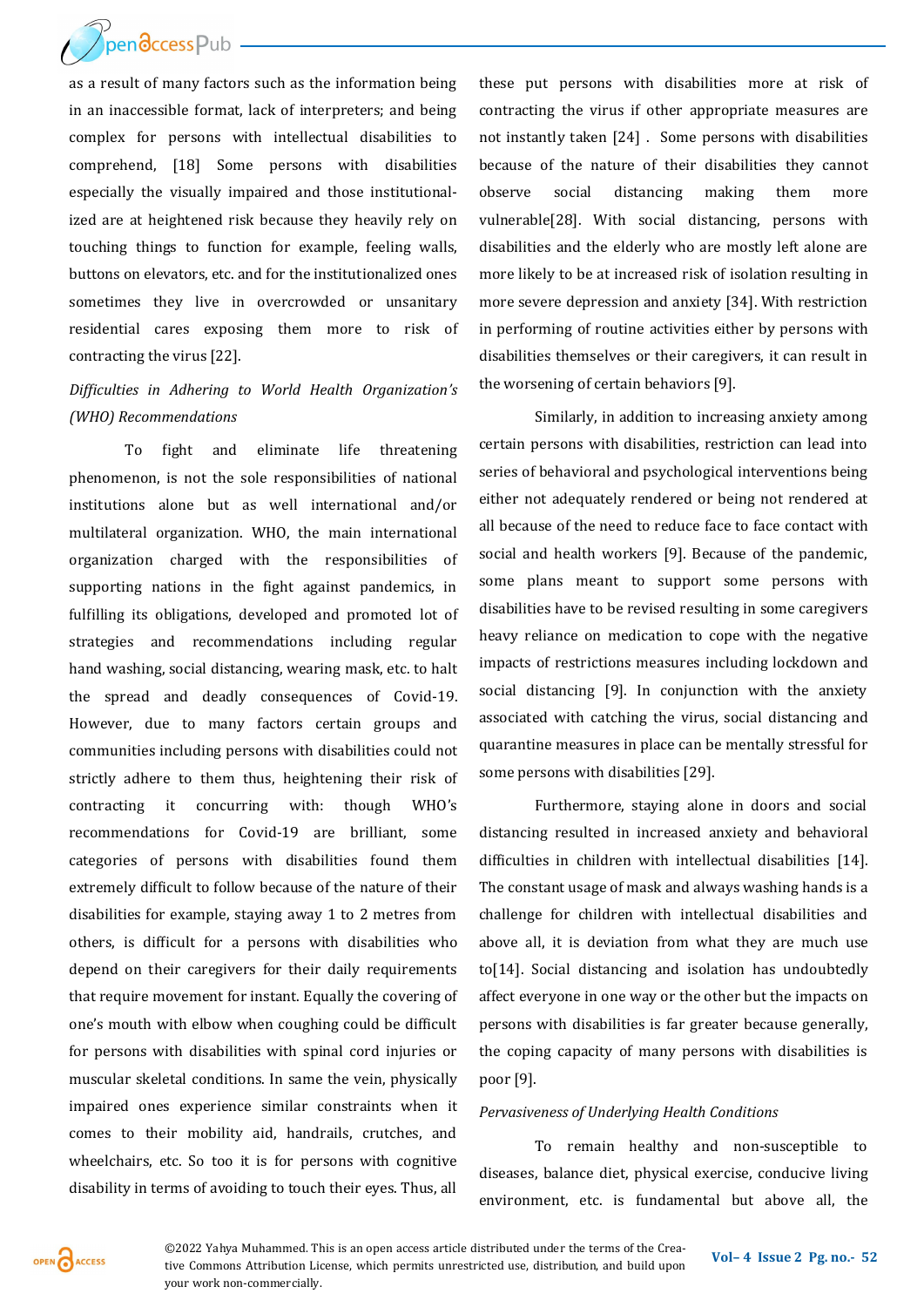

absence of underlying conditions that easily make a person contract a virus is critical. Some persons with disabilities because of their disabilities, they have acquired some underlying health conditions that make them less resistant to certain virus including Covid-19 as substantiated by because of underlying health conditions such as obesity, diabetes, acute and chronic respiratory diseases, etc. Persons with disabilities are severely at risk of contracting Covid-19 [32].

In addition to the sharp rise in deaths of persons with disabilities in institutional cares from 42% to 57%, institutionalized persons with disabilities are more at risk because of their underlying health conditions, difficulties in ensuring social distancing between staff and residents themselves, abandonment by staff and gross human rights violation like neglect, restraint, isolation; and violence[28].

Persons with disabilities are more at increased risk to contract virus due to many factors: they are disproportionately represented in the elderly population, mostly have some underlying conditions, disproportionately represented in poverty-stricken communities [39].. While disability alone doesn't put persons with disabilities at heighten risk of Covid-19 infection, most persons with disabilities have some underlying health conditions that make the disease more threatening to them [38].

#### *Lack of Disability-Friendly Information*

In today's sophisticated world to live a secured and dignified life, access to relevant and affordable information is indispensable particularly when there is an emergency including the outbreak of a pandemic. To ensure all have equal access to life protecting information, it must be packaged in such a way that everyone will be able to understand it with ease. Some groups, because of their level of comprehension due to many factors it is obligatory that the information is presented in manner that best suites them in view of their conditions. However, during the Covid-19 most governments and development partners failed to adequately cater for the needs of persons with disabilities by having the said information in

the form of braille, sign language, larger size print, etc. resulting in many being at heightened of contracting the virus as vindicated by governments and partners failing to provide information in a disability-friendly formats like in screen-reader software, braille, larger text, pictures, etc. has plunged persons with disabilities deeper in the risk of Covid-19 since they would not know the value of maintaining hygiene like hand washing, social distancing, avoiding touching objects, one's eyes, mouth, face, coughing on shoulder, etc.[30]. Persons with disabilities vulnerability to Covid-19 is heightened since majority of health education information are inaccessible because they are not in braille, plain language, sign language, etc. [32] . persons with disabilities are at heighten risk of Covid-19 due to many factors including interrupted social service, critical information being not disability-friendly, being unable to observe social distancing because they depend on people for support, they have many underlying health problems, plain discrimination by associating disability to inherent vulnerability and poorer chances of survival, living in poverty and in poor communities; and inadequate access to life saving treatments [33].

In accessing preventive and response strategies, persons with disabilities are disadvantaged because of inadequate disaggregated data making it difficult to know the impact of the virus, lack of disability-friendly information and communication methods that make it hard for some categories of persons with disabilities to access fundamental preventive information, physically inaccessible built environment and limited health personnels trained in disabilities, lack of access to assistive technologies in remote learning, disrupted residential care and; and non-disability-friendly quarantine, medical facilities and transport system as critical components of the strategies [39].

#### *Lack of Inclusive Intervention*

To maintain unity in the community, each and every one must be recognized and appreciated as a bona fide member through initiatives that don't only ensure their effective and efficient participation in communal engagements but ensures all benefits and improvements

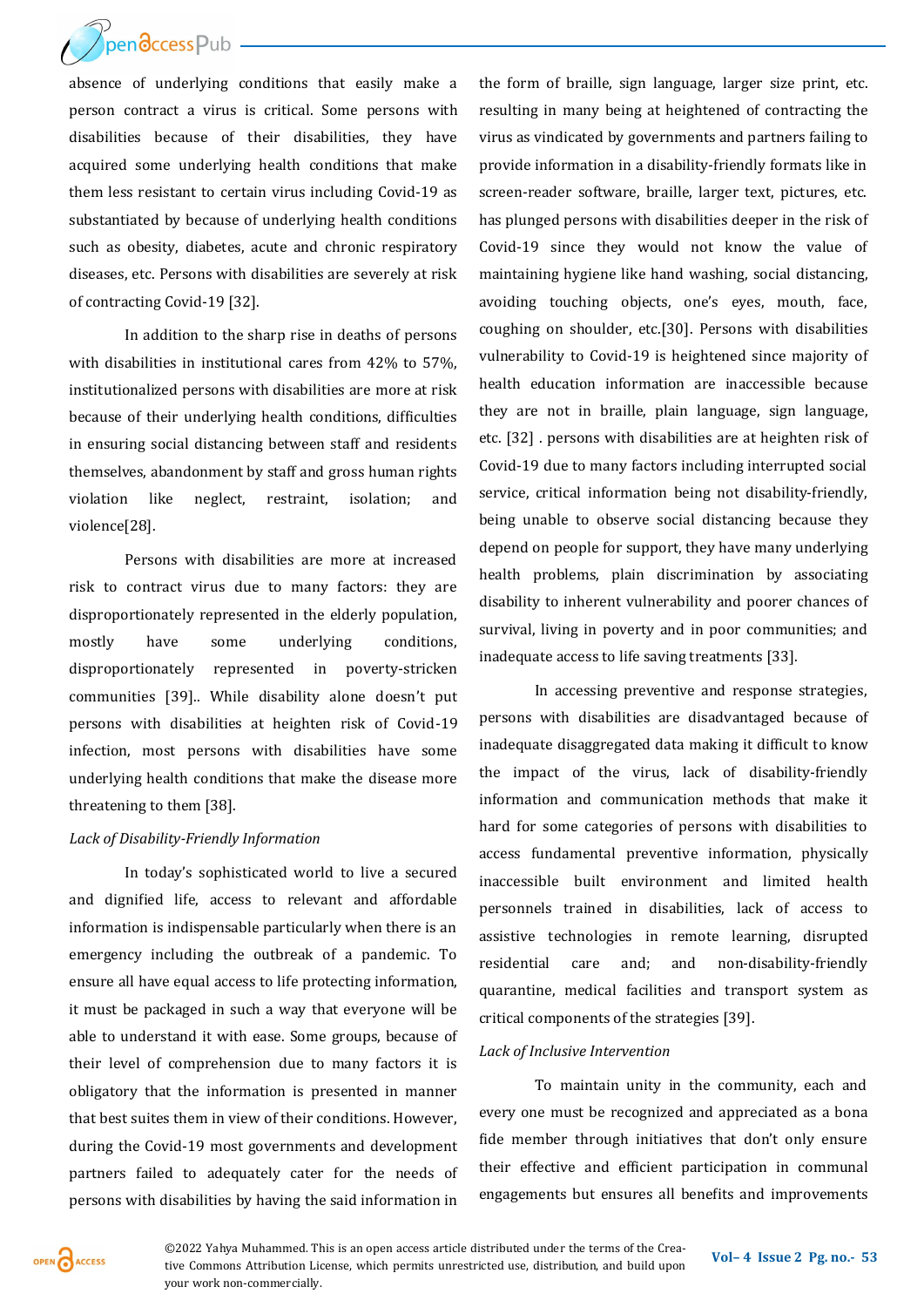are accessible to all without discrimination. In pandemics, to ensure all are given the required attentions, support; and services, inclusive interventions stood out exclusively. In Covid-19 intervention strategies because most of them were not inclusive in nature, persons with disabilities were not only left out, their risk of infection elevated but resulted in increased inequality, dependence rate, unhealthy living conditions, etc. as corroborated by to better protect persons with disabilities it is a must that all responses are inclusive, recommendations practicalized, mainstream policy and disability-friendly ones co-exist and serious attention devoted for reconstruction [33]. To ensure inclusive and disability-friendly response mechanisms, it requires that the messages or information are in braille, large print, easy-to-read, accessible web with screen readers, accessible social media and other disability sensitive technology-based platforms [39]. To ensure persons with disabilities live in healthy, safe, dignified; and independent lives in the communities, Disabled People Organizations (DPOs) and experts have demanded governments and international organization to formulate and implement inclusive strategies [38]. To protect persons with disabilities and reduce the risk exposure, it is fundamental that all national interventions are disability sensitive and inclusive [22].

Comparably, disability-inclusive responses don't only eliminate inequality but furthermore boost programs for the benefit of all [6]. Covid-19 has undoubtedly threatened the life of nearly everyone but persons with disabilities are disproportionately affected as a result of many factors including attitudinal, environmental and institutional obstacles that were unfortunately replicated in response strategies[28]. The highest impact of Covid-19 has been witnessed by the poorest households including those of persons with disabilities and thus, worsening pre-existing inequalities [23].

## *National Budget Cuts*

One of the most important contracts citizens and their governments have, is the honest, transparent; and professional management of state resources and the delivery of quality, relevant and affordable social and economic services to all within a reasonable period of time. However, with budget cuts, many services are negatively affected both in quality, quantity; and time of delivery if not deleted from budget line. In the event of anything of this due to some calamities including pandemics or economic meltdown, in most cases if not in all cases, the needs of the vulnerable groups including persons with disabilities such as access to medical treatment to prevent further infections, sanitary services, innovative initiatives for rehabilitation services, lifesaving medical equipment like ventilators, etc. are the first victims as validated by in developing countries, with the economic impacts of the pandemic, projects and programs are the first victim of budget cutting and even facilities closures that provide for example, medical treatments like dermatology centers, cancer screening centers without alternatives [8]. The pandemic has increased persons with disabilities succumbing to other diseases due to lack of access to adequate healthcare services, closure of specialized institutions and programs both supported by the governments and NGOs; and soaring up of new threatening conditions [8]. At the peak of the pandemic because of the scarcity of resources and healthcare services in most nations, the rationalization policy in which healthcare workers must decide who is to be saved and who is not persons with disabilities especially those with physical and intellectual impairment are first victims, particularly, in accessing intensive care admission, receiving ventilators [22].

Covid-19 has not only stretched national resources but has resulted in resource-allocation based on benefit maximization making some groups including persons with disabilities more disadvantaged in accessing quality and relevant services[34]. The Covid-19 pandemic has made persons with disabilities accessing critical medical and healthcare services more difficult, isolated, and lonelier especially during social distancing which led to increase in heart disease, dementia and other problems persons with disabilities are encountering [3]. Although many persons with disabilities are healthy, some have underlying acute health conditions for example,



**©2022 Yahya Muhammed. This is an open access article distributed under the terms of the Crea-<br>
<b>Vol–4** Issue 2 Pg. no.- 54 tive Commons Attribution License, which permits unrestricted use, distribution, and build upon your work non-commercially.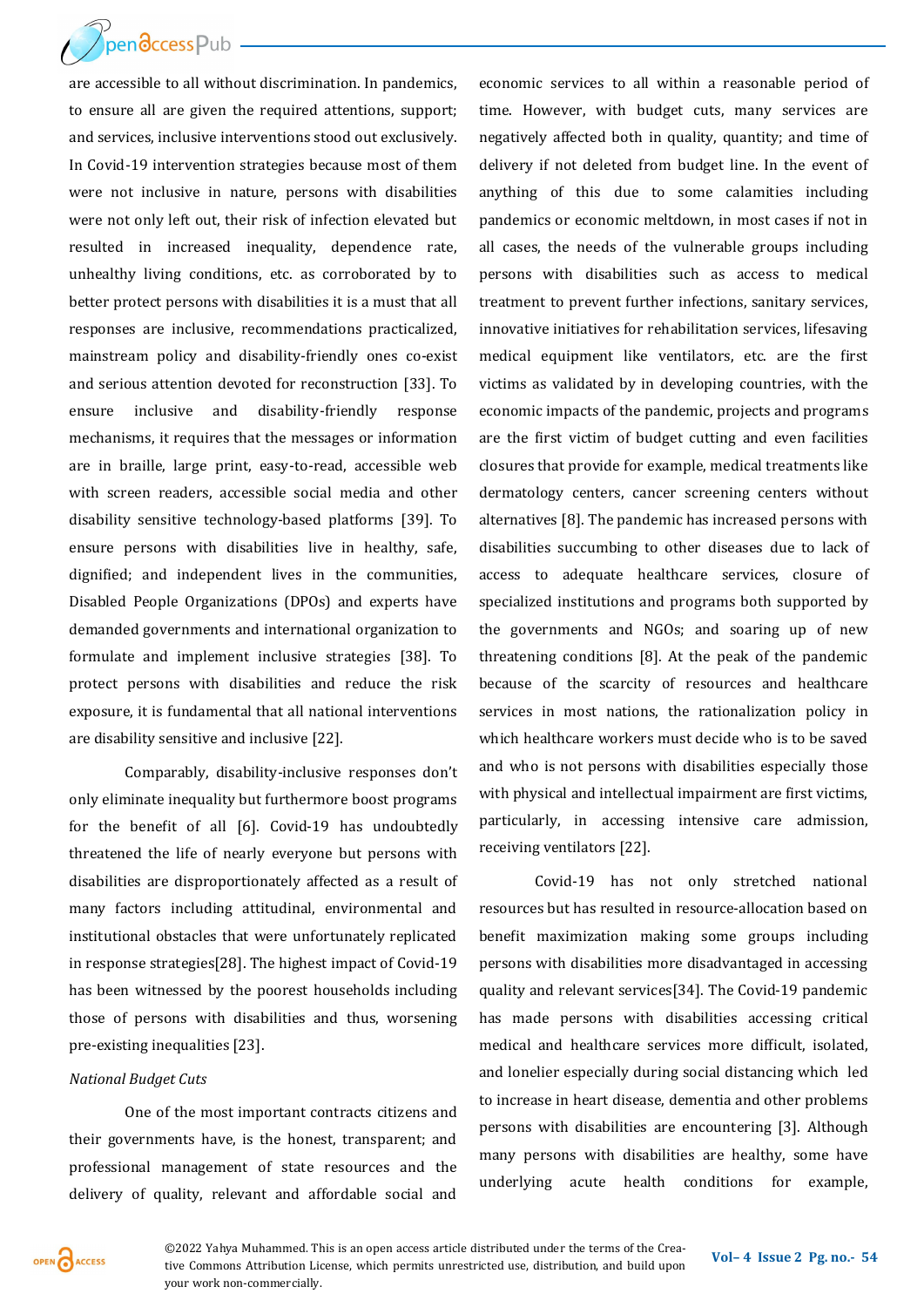

suppressed immune systems or respiratory, skin breakdown, urinary tract infection, concerns which the pandemic have worsen[3]. The Covid-19 has resulted in many hardships which have changed focus making the proper understanding of different disability models difficult resulting in persons with disabilities to continue living in difficult circumstances [11].

#### *Poorly Funded and Managed Residential Institutions*

In many communities, people in difficult circumstances including persons with disabilities have been cared for by institutionalization. However, during emergency, including pandemics, when governments and development partners are resources constrained, these institutions become victims of budget-cut or closure without well-thought plan thus, exposing them to many problems including contraction of different diseases as substantiated by in some countries including Brazil, some of the recommendations are never incorporated into the relevant policies and worse of all, at certain point people were asked to protect themselves without considering the plight of persons with disabilities particularly those in residential care [33]. persons with disabilities living in institutional care were only protected by recommendations and not by legislations [33]. Persons with disabilities living in institutions are more likely to be infected with the virus and above all, have higher rates of deaths due to many factors namely difficulties in ensuring basic hygiene, maintaining social distancing, inadequate access to healthcare information and services, testing and delivery of appropriate and timely healthcare services[4].

Comparably, because of Covid-19 some residential cares were closed resulting in persons with disabilities being returned to their families some of whom do not have the required professional knowledge to properly care for them while protecting them from the virus [25]. Covid-19 presents heighten risk to persons with disabilities particularly those living in congregated residential homes and as such both mortality, morbidity; and fatality rate is substantially higher among them compare to other groups [19].

#### *Positive Impacts of Covid-19*

Hardly can anyone think that pandemics have any positive impacts on the societies because of the great lose and risk they pose to humanity. However, with a critical review, some positive impacts can be realized during a pandemic. Some disadvantaged groups including PWDs over the years have been advocating for protection against abuse and violation of their fundamental human rights like free movement, employment, association, access to healthcare services, etc. resulting in some living in isolation or without their basic needs. With the advent of the virus, many lessons like the mental and psychological torture in being discriminated against because one is differently able, lockdown at one place because of negative attitudes and poorly built environment, being institutionalized because of people erroneously believed one will infect them with physical impairment or one will bring bad luck to them, etc. have been learned which are daily living of some persons with disabilities which no human being would like to live in for the rest of his or her as supported by the pandemic has rendered deep insights into the bad experience of loss of meaning, opportunities to community participation, income, identity, living on benefits while not contributing; and being unable to study remotely due to inaccessibility, the daily lives of persons with disabilities [11]. Covid-19 has demonstrated that there are some alternatives in work and education if effective and efficient formats are developed and maintained [11]. Covid-19 has demonstrated to people being forced to stay indoors is not pleasant and is socially unacceptable for others to be lonely or isolated, all public information must be accessible to all and alternatives must be developed to ensure nobody is left behind, universal healthcare should be the new order and not a privilege, the value of working and contributing to welfare schemes, social protection and benefits are critical in society, that social policies that promote and sustain equity is a strong prerequisite in ensuring a society for all [11].

Correspondingly, the pandemic to some degree had resulted in people trying to understand the life and

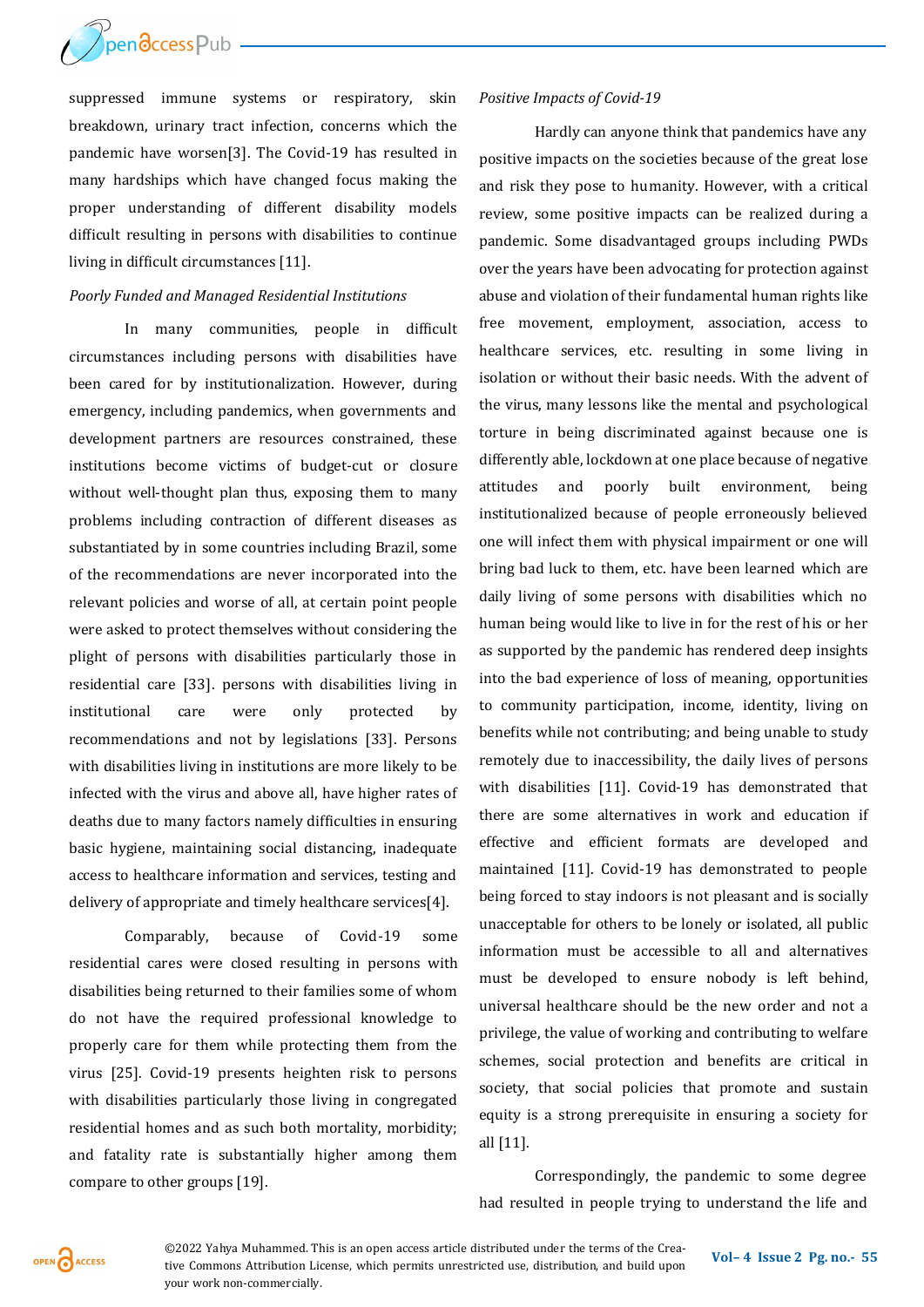

living conditions of persons with disabilities which can be subsequently applied to design an inclusive society [11]. Covid-19 has made societies realized that inclusive healthcare services and universal access should be the new order as such social good is both unifying and empowering for all [11]. Covid-19 has taught some members of the society what living in institutions, isolation and loneliness, the common characteristics of persons with disabilities' life [11]. The Covid-19 has given value to the essence of having access to clear and understandable information, to be protected from harm, justifying the rights for persons with disabilities' to easily access disability-friendly information[11]. Covid-19 has assisted in condemning the act of discrimination and stigma against persons with disabilities simply because of a disease they have contracted which is the daily of persons with disabilities[11].

If the pandemic can be associated with positive impact, it is the fact that it has increased public attention on persons with disabilities especially when it comes to clinical medicine and public health. There has been lot of discussions since the start of the pandemic which resulted in some controversial issues about disabilities being brought to the public domain. In view of this, and the fact that persons with disabilities' issues are hardly considered in the academic arena, the mere visibility can be validly claimed to be a great success [26].

#### **Recommendations**

For a way forward in both addressing the current and future problems, it is critical that the following issues among others are highly considered, financial support, commissioning more studies, providing caregiver substitutes, accessible health facilities and transport system, policies and laws are strengthen, etc. as substantiated by to ensure decent lives for persons with disabilities there is urgent need for financial support either in the form of unemployment benefits, tax credits for their employers; increment in existing disability benefits, automatic renewal of expired entitlements[28]. To effectively response to future pandemics, it is pivotal that lessons learned during the Covid-19 are pooled together

through some studies the findings of which can equally be useful to persons with disabilities themselves, disabled people organizations; and caregivers [9].

Similarly, in inclusive response mechanisms it is fundamental that governments consider a near perfect caregiver substitute in case a current caregiver is infected and quarantined, providing financial and material support to persons with disabilities hence in most communities disability and poverty are two sides of the same coin, in spite of the need for rationalization, attention must be paid to the provision of rehabilitation services including assistive technologies, production of disaggregated data on disabilities to be able to meet the needs of persons with disabilities both in the prevention and treatments efforts through policies and legal instruments designing [16]. To reduce risk, morbidity and mortality, it is critical that response strategies include accessible health facilities and transport systems, working with disabled people organizations to further support the efforts in de-prioritization of persons with disabilities in accessing medical treatments, training health and childcare professionals in how to include persons with disabilities in their programs designing and implementation, sanitization and washing facilities are made accessible and affordable, rationing and treatments are non-discriminatory; and be more vigilant to identify persons with disabilities that need more urgent attention [39]. To protect persons with disabilities from the pandemic, it is pivotal that policies and laws are strengthen, barriers to accessible healthcare services are eliminated, healthcare services are improved and expanded making it affordable for persons with disabilities, staff are trained in disabilities related issues, empowered persons with disabilities to make informed healthcare decision, discrimination is criminalized; and research is conducted on healthcare service delivery and the facilities [38] .

#### **References**

1. Aidran. (2020). Impact of coronavirus pandemic on people with disabilities is discussed at the Indonesia Project's global webinar series, 24 June 2020 – AID-

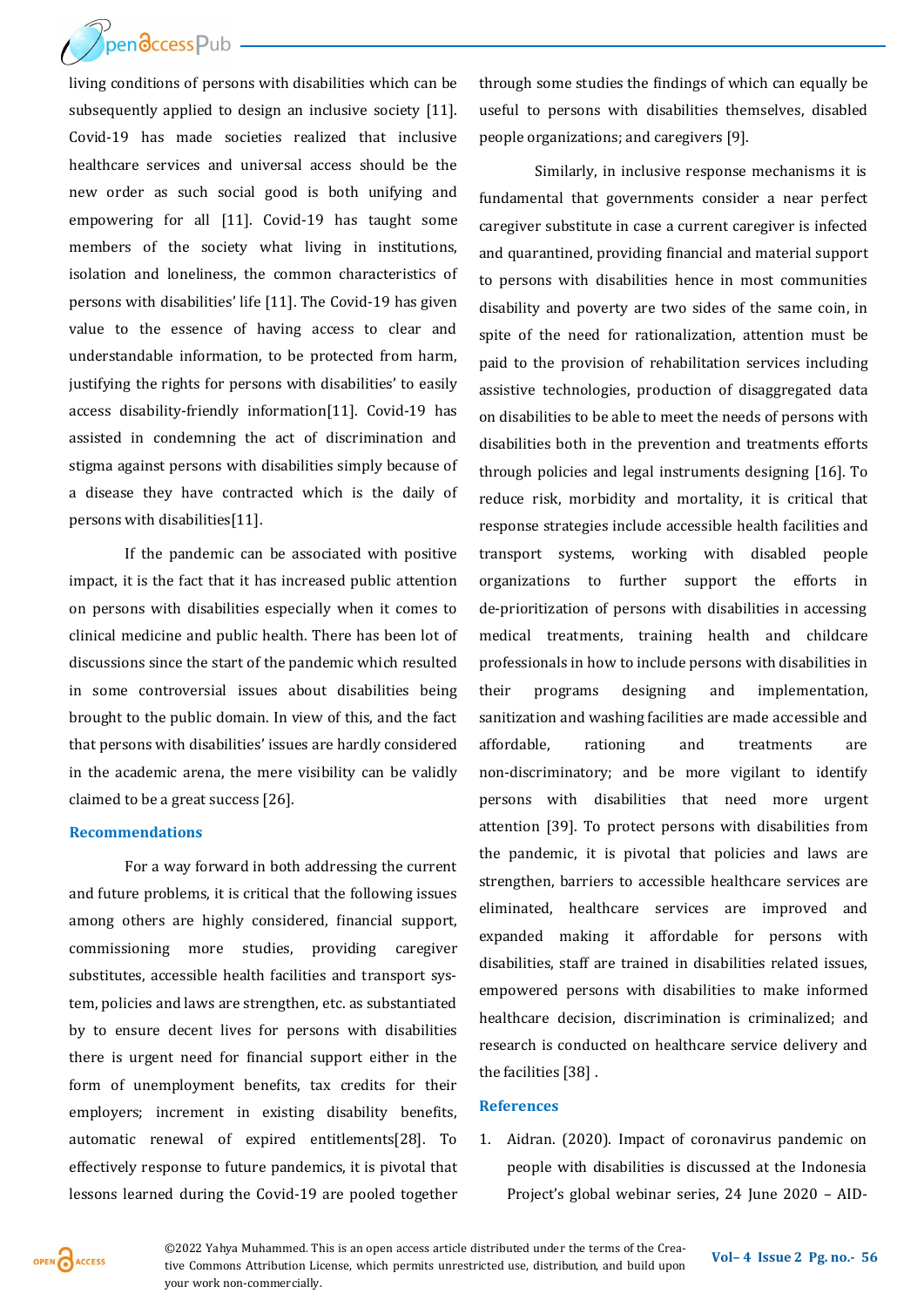**DendccessPub** 

RAN. Retrieved January 27, 2021, from https:// aidran.org/2020/07/01/impact-of-coronaviruspandemic-on-people-with-disabilities-is-discussed-atthe-indonesia-projects-global-webinar-series-24-june -2020/

- 2. Aleppo, I. (2020). *A disability-inclusive COVID-19 response*. 8–9.
- 3. APA. (2020). How COVID-19 impacts people with disabilities. Retrieved January 27, 2021, from https:// www.apa.org/topics/covid-19/research-disabilities
- 4. Armitage, R., & Nellums, L. B. (2020). The COVID-19 response must be disability inclusive. *The Lancet Public Health*, *5*(5), e257. https://doi.org/10.1016/ S2468-2667(20)30076-1
- 5. Bank, W. (2020). Disability Inclusion Overview. Retrieved January 27, 2021, from https:// www.worldbank.org/en/topic/disability
- 6. Banks. (2021). Disability-inclusive responses to COVID-19: Lessons learnt from research on social protection in low- and middle-income countries | Elsevier Enhanced Reader. Retrieved January 29, 2021, from https://reader.elsevier.com/reader/sd/ pii/S0305750X20303053 token=6782B5D1ECC4338491DD3BA80AFC135F900F BCC95D5EC036AE0463E2603C229FE3021A382EC7E 4BF8C2C6F965C1231AC
- 7. Chanda, S. (2020). Disability during COVID-19 : Increasing Vulnerability and Neglect | Economic and Political Weekly. Retrieved January 28, 2021, from https://www.epw.in/journal/2020/39/perspectives/ disability-during-covid-19.html
- 8. Coumba, M. (2020). How have people with disabilities been affected by the COVID-19 pandemic? – ACCORD. Retrieved January 27, 2021, from https:// www.accord.org.za/analysis/how-have-people-withdisabilities-been-affected-by-the-covid-19-pandemic/
- 9. Courtenay, K., & Perera, B. (2020). COVID-19 and people with intellectual disability: Impacts of a pandemic. *Irish Journal of Psychological Medicine*, *37* (3), 231–236. https://doi.org/10.1017/ipm.2020.45
- 10. Djalante, R., Lassa, J., Setiamarga, D., Sudjatma, A., & Indrawan, M. (2020). *Review and analysis of current responses to COVID-19 in Indonesia: Period of January to March 2020☆*. (January).
- 11. Ebuenyi, I. D., Smith, E. M., Holloway, C., Jensen, R., D'Arino, L., & MacLachlan, M. (2020). COVID-19 as social disability: The opportunity of social empathy for empowerment. *BMJ Global Health*, *5*(8), 3–5. https://doi.org/10.1136/bmjgh-2020-003039
- 12. Ertelt, B. (2020). New research documents how COVID -19 multiplies stress and trauma for people with disabilities | Vanderbilt News | Vanderbilt University. Retrieved January 28, 2021, from https:// news.vanderbilt.edu/2020/11/04/new-researchdocuments-how-covid-19-multiplies-stress-andtrauma-for-people-with-disabilities/
- 13. Grut, L., Mji, G., Braathen, S. H., & Ingstad, B. (2012). Accessing community health services: challenges faced by poor people with disabilities in a rural community in South Africa. *African Journal of Disability*, *1*(1), 1–7. https://doi.org/10.4102/ ajod.v1i1.19
- 14. Gupta, J., Madaan, P., & Gulati, S. (2020). COVID-19: Implications for Children with Special Needs. *Journal for ReAttach Therapy and Developmental Diversities*, 1 –3. https://doi.org/10.26407/2020jrtdd.1.31
- 15. ILO. (2020). COVID-19: Stimulating the economy and employment: ILO: As job losses escalate, nearly half of global workforce at risk of losing livelihoods. Retrieved January 27, 2021, from http://ilo.org/ global/about-the-ilo/newsroom/news/ WCMS\_743036/lang--en/index.html
- 16. Jalali, M., Shahabi, S., Bagheri Lankarani, K., Kamali, M., & Mojgani, P. (2020). COVID-19 and disabled people: perspectives from Iran. *Disability and Society*, *35*(5), 844–847.https:// doi.org/10.1080/09687599.2020.1754165
- 17. Kibria, G., Islam, T., Miah, S., Ahmed, S., & Hossain, A. (2020). Barriers to healthcare services for persons with disabilities in Bangladesh amid the COVID-19

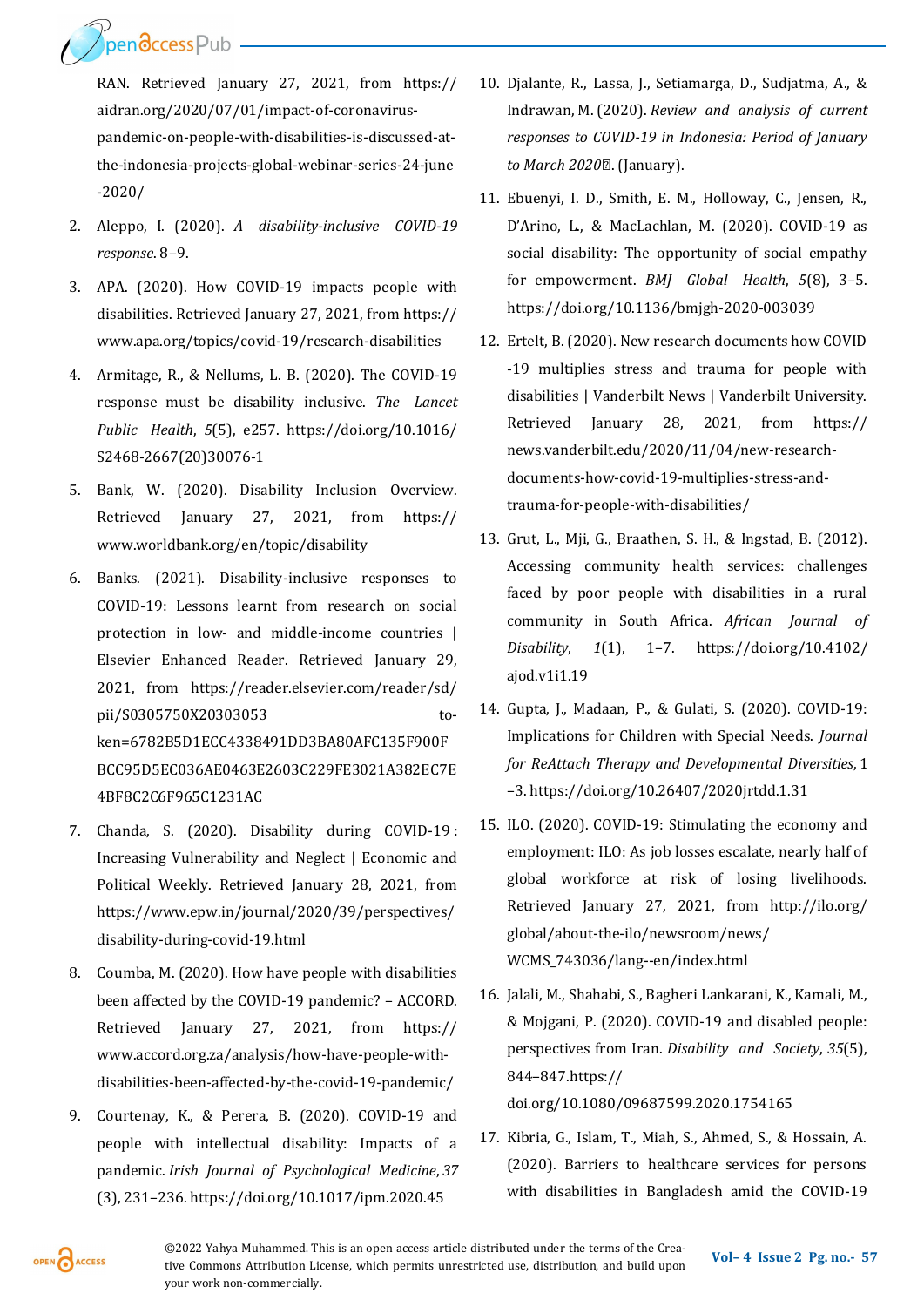pandemic. *Public Health in Practice*, *1*(July), 100027. https://doi.org/10.1016/j.puhip.2020.100027

- 18. Kuper, H., Banks, L. M., Bright, T., Davey, C., & Shakespeare, T. (2020). Disability-inclusive COVID-19 response: What it is, why it is important and what we can learn from the United Kingdom's response. *Wellcome Open Research*, *5*, 1–8. https:// doi.org/10.12688/wellcomeopenres.15833.1
- 19. Landes, S. D., Turk, M. A., Formica, M. K., McDonald, K. E., & Stevens, J. D. (2020). COVID-19 outcomes among people with intellectual and developmental disability living in residential group homes in New York State. https://doi.org/10.1016/j.dhjo.2020.100969
- 20. Linehan, C., Araten-Bergam, T., Baumbusch, J., Beadle-Brown, J., Bigby, C., Birkbeck, G., … Tossebro, J. (2020). COVID-19 IDD: A global survey exploring family members' and paid staff's perceptions of the impact of COVID-19 on individuals with intellectual and developmental disabilities and their caregivers. *HRB Open Research*, *3*, 39. https://doi.org/10.12688/ hrbopenres.13077.2
- 21. Mark, B. (2020). The Coronavirus Crisis: Disability Politics and Activism in Contemporary Japan | Asia-Pacific Journal-Japan Focus;18(18), 2020. | COVIDWHO. Retrieved January 28, 2021, from https://search.bvsalud.org/global-literature-on-novel -coronavirus-2019-ncov/resource/en/covidwho-804226
- 22. McKinney, E. L., McKinney, V., & Swartz, L. (2020). COVID-19, disability and the context of healthcare triage in South Africa: Notes in a time of pandemic. *African Journal of Disability*, *9*, 1–9. https:// doi.org/10.4102/AJOD.V9I0.766
- 23. Mind. (2020). Mind: The mental health emergency. How has the coronavirus pandemic impacted our mental health? (June 2020) - Mental health - Patient Safety Learning - the hub. Retrieved January 27, 2021, from https://www.pslhub.org/learn/coronaviruscovid19/275\_mental-health/mind-the-mental-healthemergency-how-has-the-coronavirus-pandemic-

impacted-our-mental-health-june-2020-r2581/

- 24. Morchen, M. (2020). PHFI CEHJ » Disability and COVID -19. Retrieved January 28, 2021, from http:// www.cehjsouthasia.org/article/disability-and-covid-19/
- 25. Mulibana, M. (2020). Lack of consultation led to persons with disabilities being neglected in the COVID -19 response | AfricLaw. Retrieved January 27, 2021, from https://africlaw.com/2020/05/18/lack-ofconsultation-led-to-persons-with-disabilities-beingneglected-in-the-covid-19-response/
- 26. Nelson, R. H. (2020). Intellectual Disability and Justice in a Pandemic - Kennedy Institute of Ethics Journal. Retrieved January 28, 2021, from https:// kiej.georgetown.edu/intellectual-disability-pandemicspecial-issue/
- 27. Office for National Statsitics. (2020). *Coronavirus (COVID-19) related deaths by occupation, England and Wales*. (May), 1–11.
- 28. OHCHR. (2020). Newsletter | Enhanced Reader. Retrieved January 29, 2021, from mozextension://625161f8-398d-4b7f-9361- 9af8c4d26e96/enhanced-reader.html? openApp&pdf=https%3A%2F%2Fwww.ohchr.org% 2FDocuments%2FIssues%2FDisability%2FCOVID-19 and The Rights of Persons with Disabilities.pdf
- 29. Pfefferbaum. (2020). Mental Health and the Covid-19 Pandemic | Enhanced Reader. Retrieved January 29, 2021, from moz-extension://625161f8-398d-4b7f-9361-9af8c4d26e96/enhanced-reader.html? openApp&pdf=https%3A%2F%2Fwww.nejm.org% 2Fdoi%2Fpdf%2F10.1056%2FNEJMp2008017% 3FarticleTools%3Dtrue
- 30. Pollack, D. (2021). As A Blind Person, COVID-19 Has Changed My Daily Life In Ways Most People Don't Consider | HuffPost. Retrieved January 28, 2021, from https://www.huffpost.com/entry/blind-visuallyimpaired-coronavirus-pandemicimpact\_n\_60019b5ac5b6ffcab963c825
- 31. Pujianto, A., & Tjahjono, E. (2019, March 4). *Economic*



**Vol– <sup>4</sup>Issue 2 Pg. no.-<sup>58</sup>** ©2022 Yahya Muhammed. This is an open access article distributed under the terms of the Creative Commons Attribution License, which permits unrestricted use, distribution, and build upon your work non-commercially.